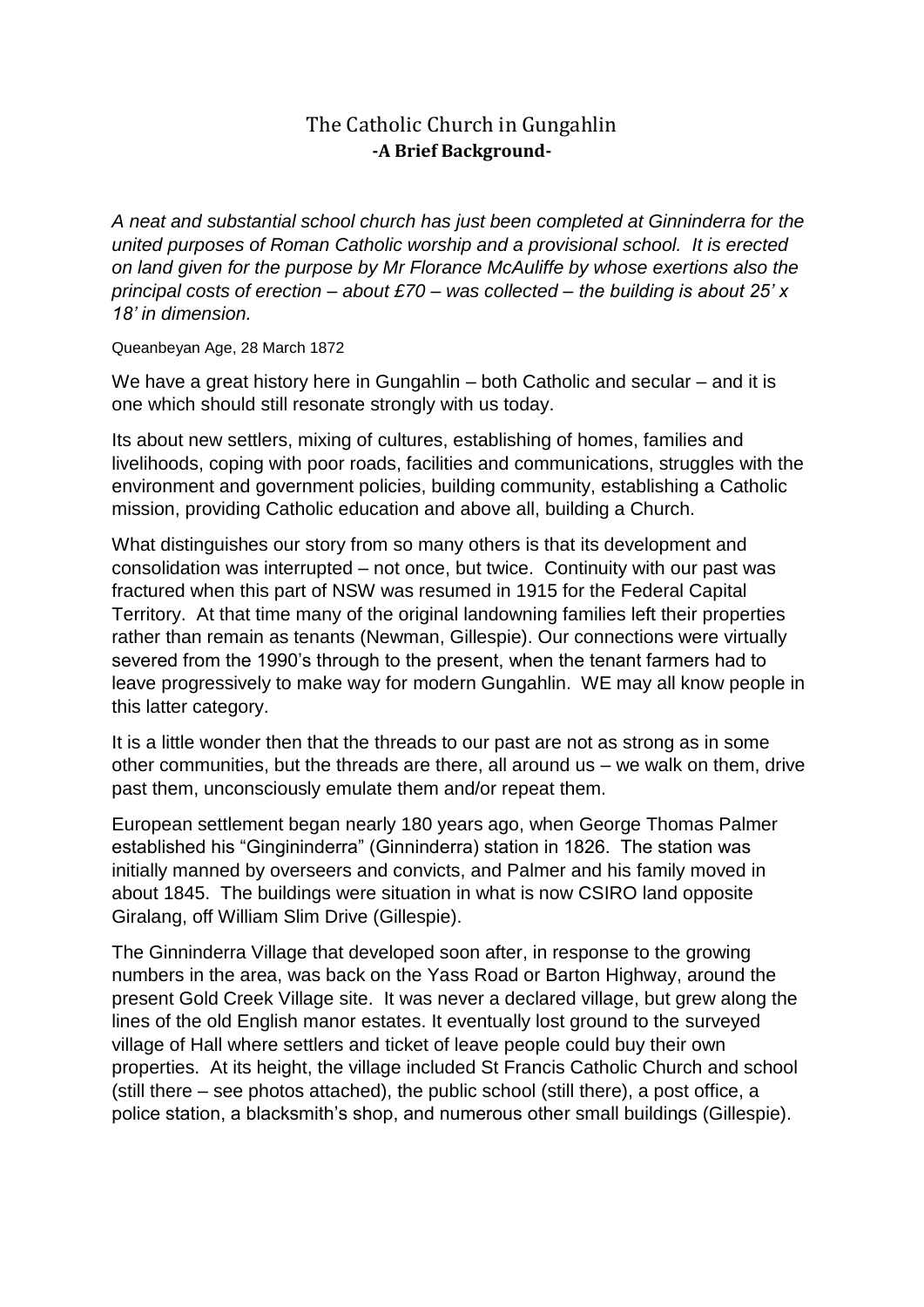Another early landholder was James McCarthy, who established "Glenwood", around the Wallaroo Road area, in 1835. This property was later occupied by his sons, James and William McCarthy (Gillespie).

"Horse Park" homestead (Amaroo) was built in the 1840's and is thought to be the earliest intact structure associated with small landowners in the Gungahlin area (Barrow). Today, it would appear that the Good Shepherd school in Amaroo occupies some of the "Horse Park" pastures (to be confirmed).

In 1857 Anthony Rolfe settled on his selection known as "Tea Gardens". Anthony, a free settler had followed his brother William who had been transported to Australia in 1835 for poaching a hare (Newman). What irony, as it emerged that one of the greatest hazards to settlement in and around Gungahlin were the plagues of rabbits. Today, the remains of the "Tea Gardens" homestead, although privately enclosed, lie very close to the 4th fairway of the Gungahlin Lakes Golf Course (Newman).

Just down the road, Anthony's son Edmund took up land and established his "Gold Creek" home. His grain crops covered the area occupied by the present Holy Spirit School, Parish house and Holy Spirit Mass centre (Newman). The homestead part of the property on Gungahlin Drive is still intact, but the story of its development and most uncertain future is still evolving.

The Yass Catholic mission to the area was established in 1839, but unfortunately for the Yass clergy, the mission extended as far south as Port Phillip Bay. As would be expected, visits by priests to this region took place only quarterly or monthly (Maher, Rochford).

The McCarthys, Rolfs, McAuliffes and others formed the vanguard of the Catholic Community in Gungahlin and their homes became Mass stations where the visiting clergy could say Mass and stay overnight (Maher).

During the 1870's, and possibly even before the first church was built, the priest announced his visit via telegraph to the post office. The postmaster, in turn, wrote a note on people's mail heralding the upcoming visit (Newman).

It is not difficult to imagine the scene – squeezing a growing congregation into a small space, setting up an altar, arranging chairs, unpacking the sacred vessels, preparing directions and cue cards for the participants etc.

One country church in the Archdiocese had prepared a phonetic Latin chart to guide the uninitiated helpers through the entire Mass. It included the following;

Ad dayum quee laytifficat yooventootem mayam

Queear too ays, Dayus, fortitoodo maya etc. (Maher)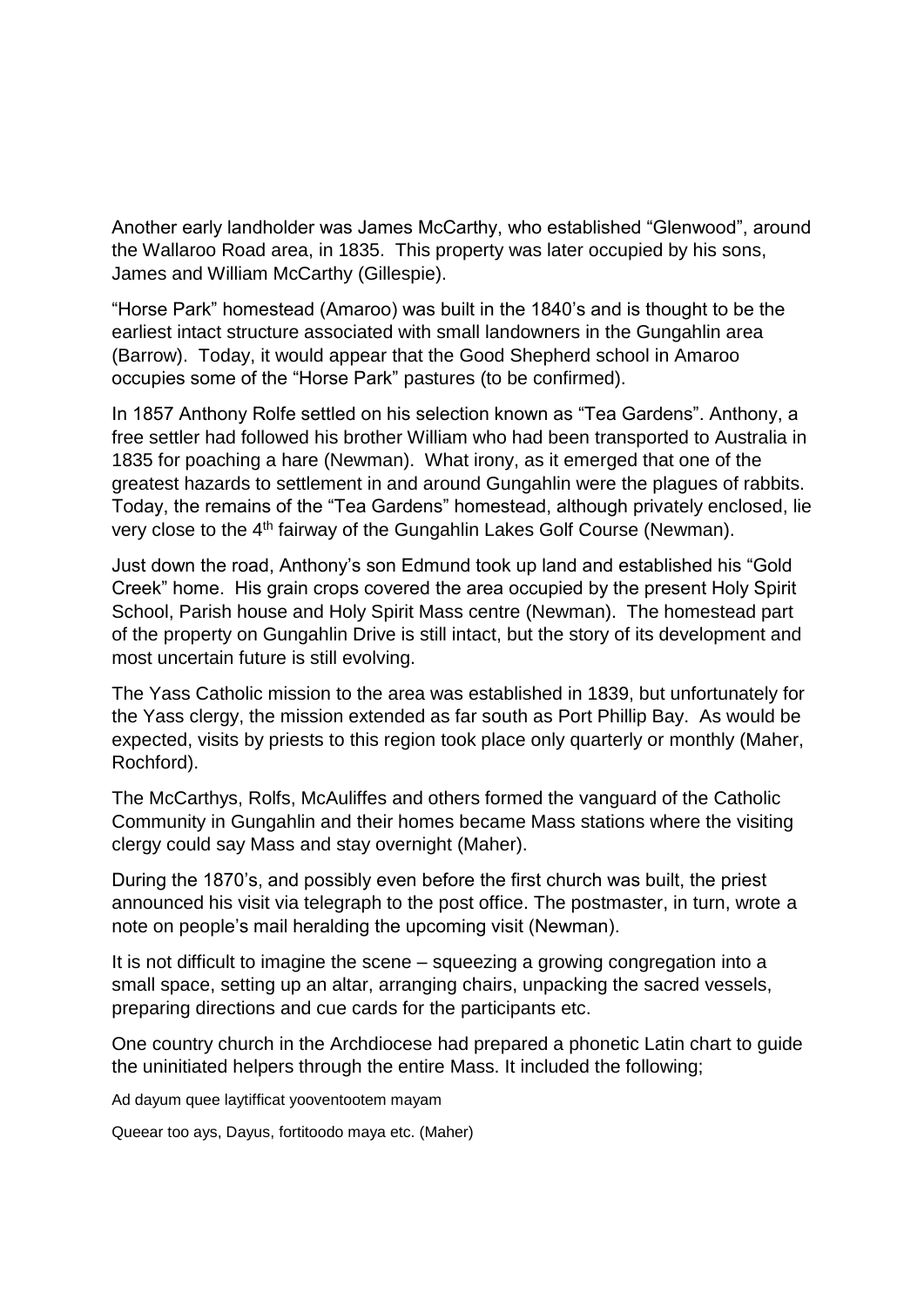As noted in the opening quote, in March 1872 Mr Florance McAuliffe donated land and collected sufficient funds to enable the building of St Francis Church, and provisional school at Ginninderra. Provisional schools were introduced for remote and thinly populated areas to enable private entities to provide education facilities for public students (Maher). More detail of the prevailing education philosophies and church/state tensions are in Rev Brian Maher's *Planting the Celtic Cross.*

In spite of such tensions, S Francis' provisional school met the education needs of all children in the area until the public school was established in 1884. With the loss of government support, Edmund Rolf contracted a catholic teacher to teach 5 local catholic children at St Francis in 1886. The teacher was offered free board and \$40 p.a. The arrangement was not that successful however and eventually Catholic education in the area ceased (Gillespie).

By the turn of the century, the tiny St Francis church was under pressure and even the visiting Archbishop Gallagher, who was in attendance for a confirmation ceremony in 1902, suggested that a new church was needed. A subscription list was commenced with £200 (about 20% of the final cost) being collected on the spot. Further fund raising over the next 8 years through sporting events, dances, fetes and balls etc, realised the greater part of the debt and by the time St Francis Xavier's opened in Hall in 1910, any outstanding balance was quickly met (Newman, Gillespie, Rochford).

What is significant here is that, apart from Mr McAuliffe's land donation, and in the beast of Catholic traditions, there was no one single philanthropist. All the funds needed for education, visiting clergy and the new church were raised through donations from the general community.

The title for the old St Francis Church in Ginninderra was finally transferred from Church hands in 1928 (Rochford).

Like the new Church, much of the other activities in the region also transferred to Hall, and Ginninderra/Gungahlin region languished somewhat, until the 1990's when new development commenced.

In 1993 a new Catholic mission to Gungahlin was initiated.